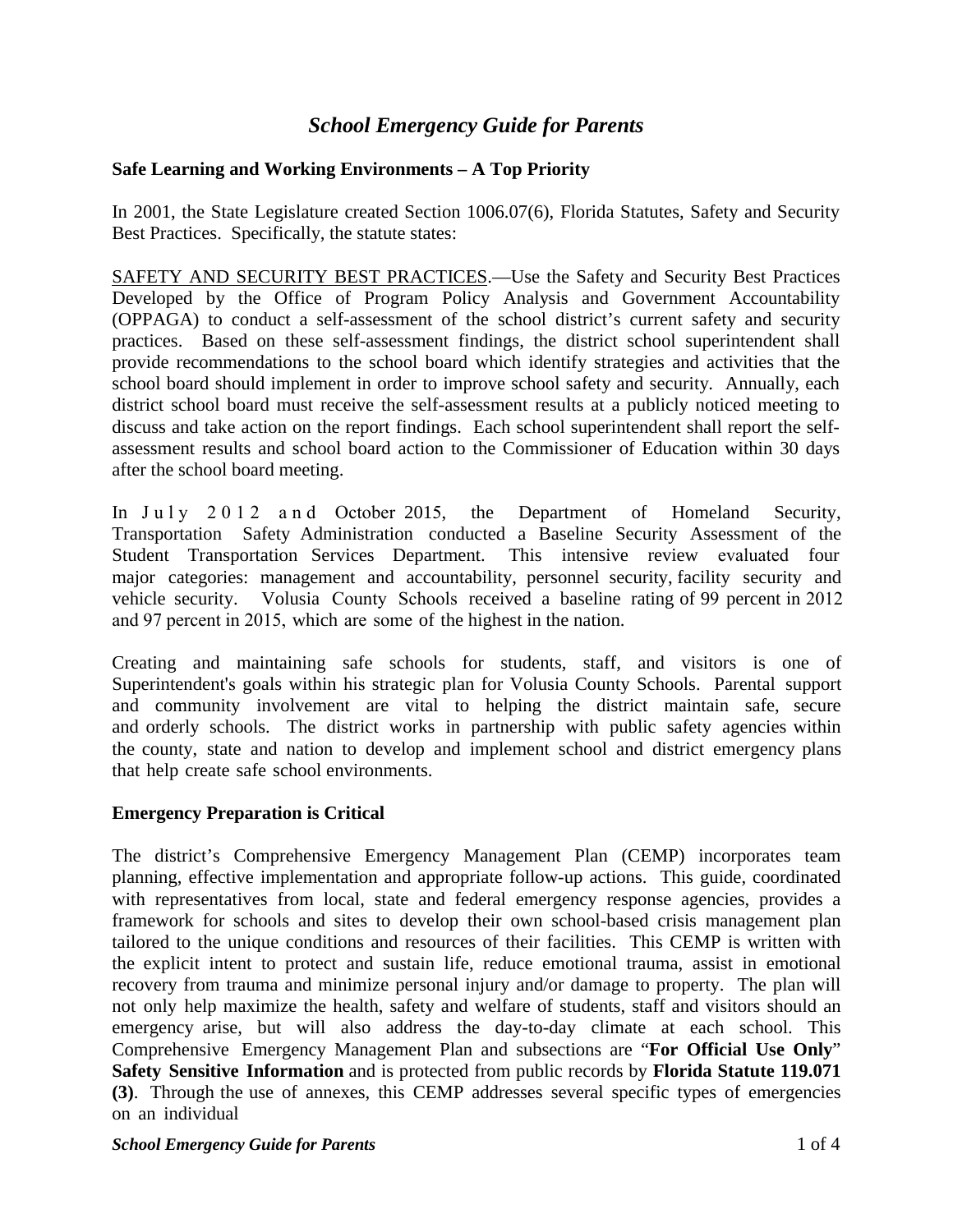basis, emergency response instructions and references in a concise format, while providing guidelines for stabilization and recovery for a variety of incidents.

The district works closely with local government, law enforcement and other emergency management officials to monitor safety concerns and respond quickly to situations as they arise. The district and all schools in Volusia County have plans to respond to emergencies, including inclement weather, fire, dangerous items on campus, active shooter, etc. Schools update their site specific Safety and Security Manuals/Plans annually which is part of the district's CEMP. The plans are then submitted for review and approval to the district Safety and Security department.

The district also provides several training opportunities to school staff to assist them in preparing for a wide range of potential emergencies. In addition, all schools conduct emergency drills throughout the school year so that students and staff are aware of the most effective and safe emergency responses. Each school has assigned key staff members to perform roles and responsibilities during emergency situations as a part of their School Security Team.

School and district emergency plans and procedures are modeled on the Department of Homeland Security's National Incident Management System and use the Safety and Security Best Practices developed by the Office of Program Policy Analysis and Government Accountability (OPPAGA).

# **Parents Have a Key Role in Emergency Response**

During and following an emergency situation, school and district officials must act quickly and follow established emergency protocols to safeguard students and staff, secure schools, and communicate accurate information in a timely manner. Parents can assist greatly by helping with preparation before the emergency. Here are a few critical steps parents can take:

- Give school officials accurate contact information so you can be reached in case of emergency. Keep the information current by notifying officials of any changes as soon as they occur. Multiple contact sources are helpful, including home and office telephone and fax numbers, mobile telephone numbers and paging information, email addresses, etc. Also important, in case you cannot be reached, are the up-to-date names and contact information of family members, friends, and any other adults authorized as emergency contacts for your child.
- Talk to your child about your personal emergency notification arrangements and let your child and school officials know if you anticipate being unavailable or difficult to reach for an extended period of time.
- Stay informed about potentially serious situations, such as inclement weather.
- Monitor local media when serious conditions arise at school or in the community that might result in school evacuation, early dismissal, or school closing.
- Notify school officials if you see or hear of anything that could create a danger at school. If you prefer, you may call our Communication and Monitoring Center 24/7 at (386) 943- 7626.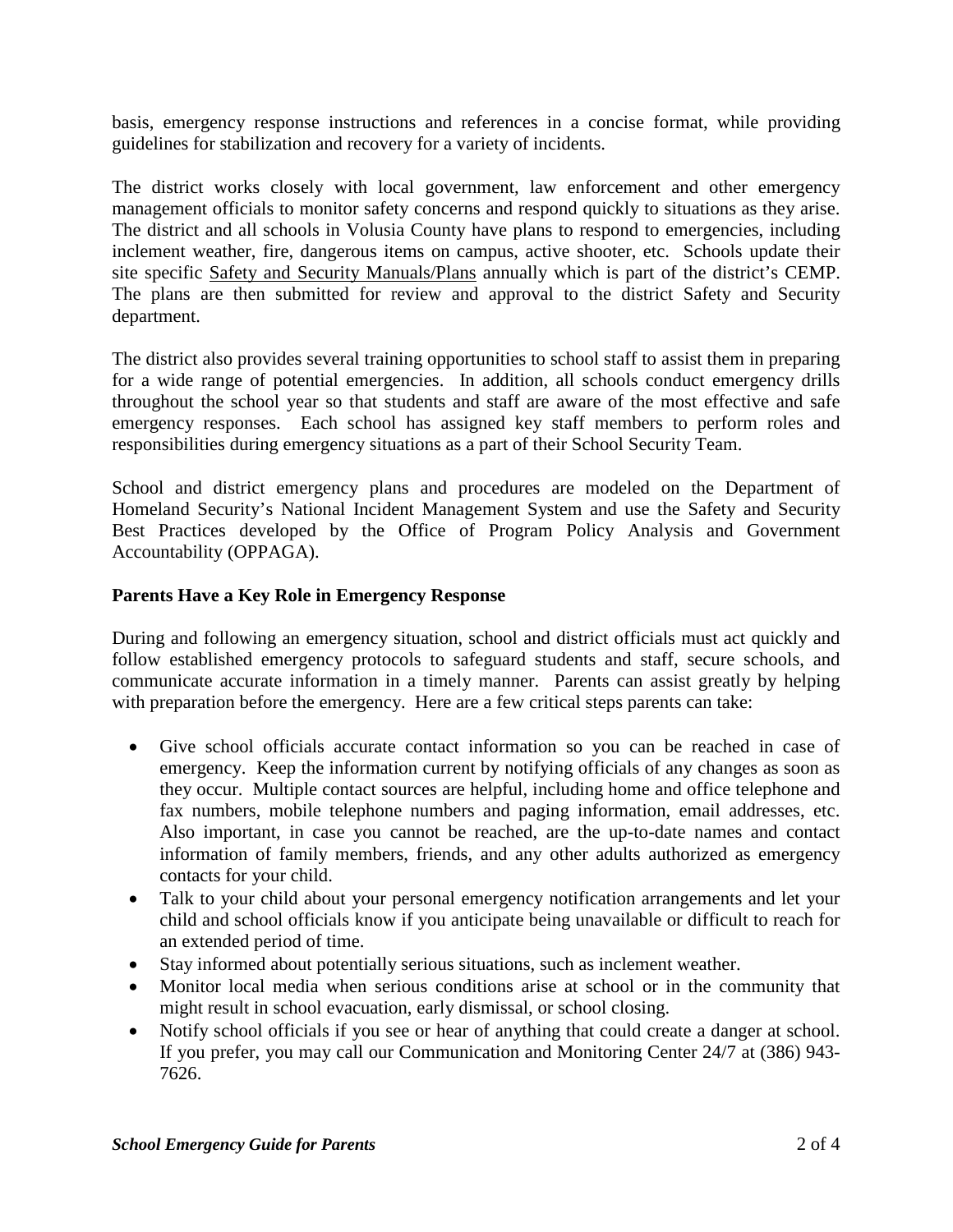# **Delayed Dismissal and Emergency School Closings**

Occasionally, an unforeseeable event or emergency may require the closing of a school or all schools for a period of time. The decision to close schools, or alter opening and closing times, is made by the Superintendent after consulting with county and municipal public safety agencies and school district staff. Notification of emergency closings is given as soon as possible so parents and guardians can make arrangements for students to be cared for during these times. The decision to close schools is based on many considerations, the most important being the safety of students, staff, parents, and others in the community.

In cases of severe weather, the district maintains close contact with the National Weather Service, the Volusia County Office of Emergency Management and local law enforcement officials to help make decisions about dismissal of students or school closings. Officials want to make the safest possible arrangements for students and may delay the dismissal of students during exceptionally hazardous weather conditions, such as lightning or tornado warnings. However, parents and guardians will be allowed to sign their child out during these situations at the main school office.

The district's automated telephone system will be used to notify parents about delayed dismissals, closings or other emergency conditions. In most situations involving delayed dismissal, students who walk or ride bicycles may be kept at school until parents can arrange for them to be picked up. Bus riders will be delivered home when conditions allow for a safe dismissal.

#### **Emergency Release of Students to Parents**

School officials want to maintain as safe and orderly an environment as possible at all times. During an emergency, special procedures are followed to help ensure student safety. Principals have procedures in place to help parents who wish to pick up their child from school. Depending upon the emergency conditions, students may be released from a designated area to parents and guardians with proper identification. For safety reasons, children will only be released to an adult has been properly designated as an emergency contact and who has proper identification. Non-custodial parents who may pick up students must be listed with your child's emergency contact information as a guardian and also must show proper identification.

#### **Emotional Support for Students During Emergencies**

It is important that students feel safe in their schools, especially after a crisis has occurred. Should there be a need, the district can provide psychological services to students and/or staff through the Crisis Response Team assigned to their school. The CRT, part of the school's Safety and Security response team, determines the extent of the need for services at the school and works with district staff and community support agencies to address identified needs. If a situation occurs at school or in the community in which students are emotionally affected, a crisis response team will provide counseling assistance to students to help them understand and cope with their emotions and reactions.